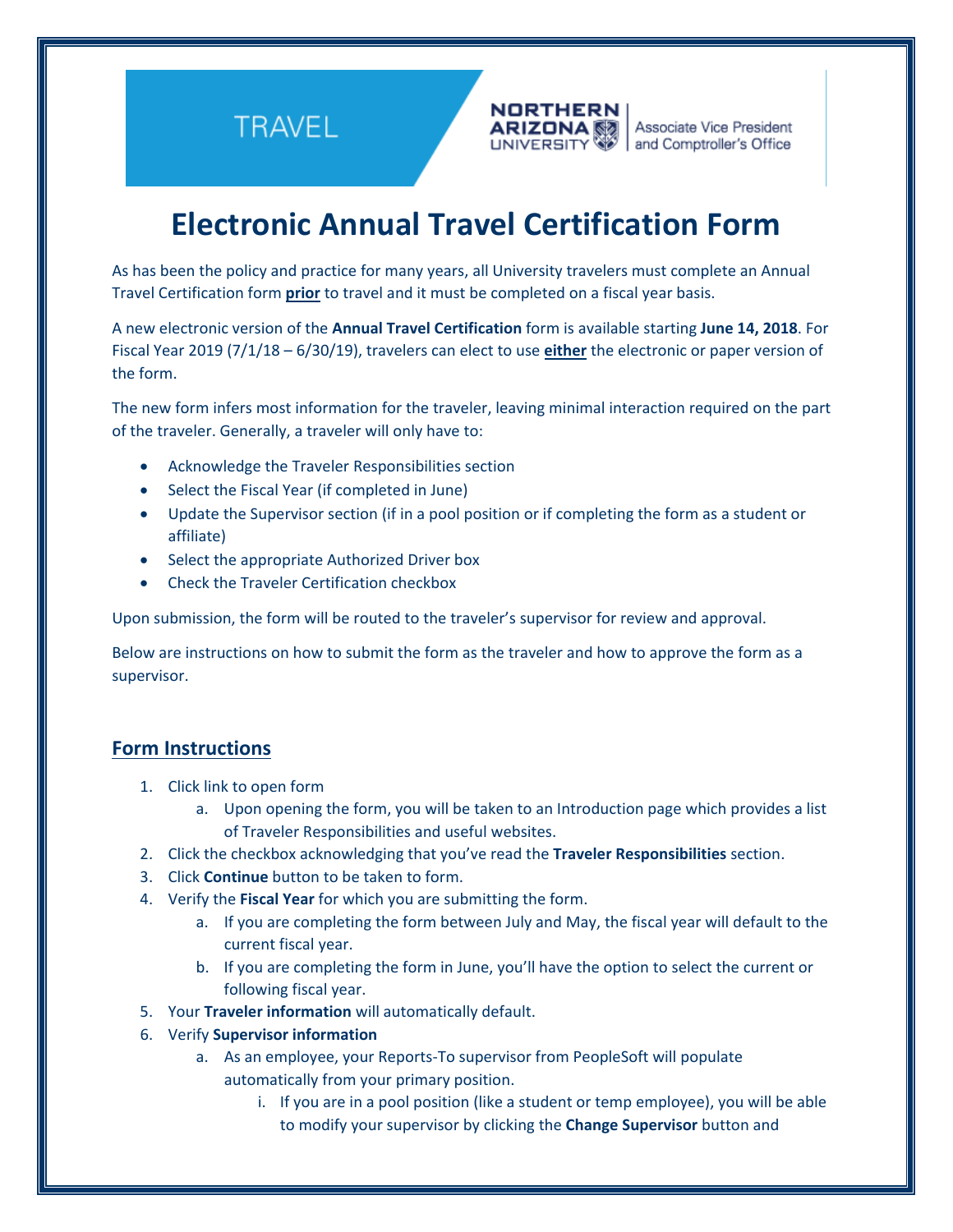entering your supervisor's name. This is permitted because the actual supervisor for a pool position can vary from the Reports-To Supervisor in PeopleSoft.

- b. As a **non-employed** Student or Affiliate, you'll have the option to search for a supervisor by entering their name.
	- i. **NOTE:** Please work with the department you are travelling for to identify who you should enter as your supervisor.
- 7. Review the **Traveler Agreement** section.
- 8. Select the appropriate **Authorized Driver** checkbox to indicate whether you are registered as an Authorized Driver or not.
- 9. Click the **Traveler Certification** checkbox to indicate that you've read the form and agree to abide by all University and departmental travel policies and procedures.
	- a. This will activate the Submit button.
- 10. Click **Submit** to submit the form and be taken to a generic submission verification page.
	- a. The form will then be routed to your supervisor for acknowledgement/approval.
	- b. You will also receive a confirmation email verifying your submission.

## **Supervisor Approval Instructions**

- 1. You will receive an email once your employee has submitted an Annual Travel Certification form.
	- a. This email notifies you that you have a form to review.
- 2. Click the link in the email to be taken to the workflow/approval interface.
	- a. Most recent versions of Internet Explorer, Chrome, or Firefox can be used to access the workflow/form. Safari **is not** supported at this time.
- 3. Login with your CAS credentials if you haven't already done so.
- 4. You will be taken to the OnBase Workflow interface. See **Screenshot # 3** for a breakdown of the interface.
- 5. Review the form submitted by your employee.
- 6. You have 2 options in the workflow: Approve and Deny. Click the appropriate task button.
	- a. **Approve**
		- i. Click the **"Certify and Approve"** button to approve the form.
		- ii. A pop-up message will appear asking you to certify the form.
		- iii. Click **Submit** to finalize your approval or **Cancel** to cancel your approval.
		- iv. A confirmation message will then appear indicating that you've approved the form. Click OK.
		- v. The form will exit the workflow and you and the traveler will receive a message indicating that the form has been approved.
	- b. **Deny**
		- i. Click the **"Deny"** button if the form needs to be denied.
		- ii. A pop-up message will appear asking you to confirm that you want to deny the form.
		- iii. Click **Submit** to finalize your denial.
		- iv. A confirmation message will then appear indicating that you've denied the form. Click OK.
		- v. The form will exit the workflow and You and the traveler will receive a confirmation that the form has been denied.
		- vi. A new form will need to be submitted if the traveler wishes to travel.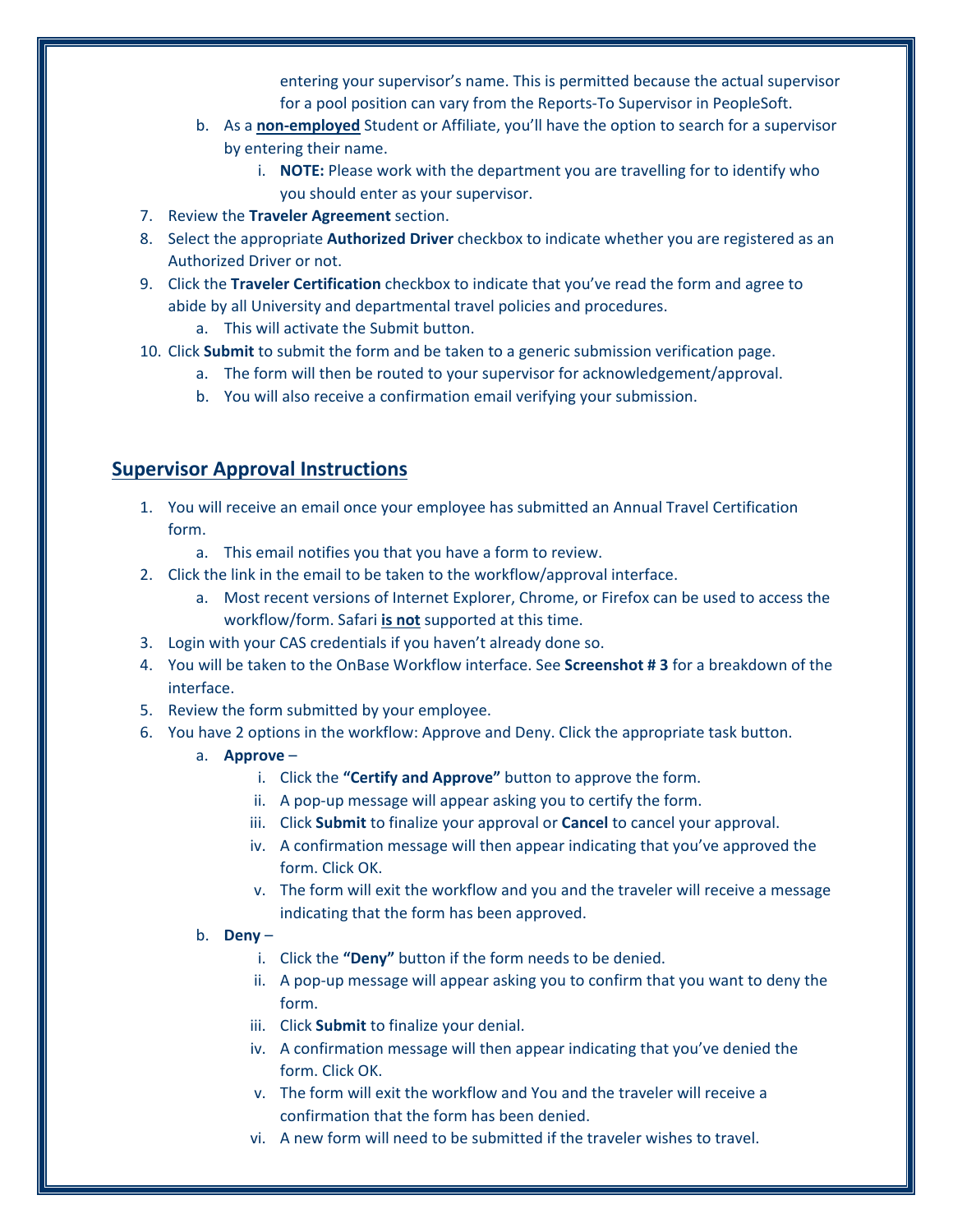## Screenshot #1 - Form Introduction Page

# NORTHERN ARIZONA WUNIVERSITY

## **Annual Travel Certification (ATC)**

### **Introduction**

This Annual Travel Certification form must be completed by a traveler on a fiscal year basis prior to travel to certify the traveler agrees to terms and conditions required for traveling on university business.

### **Traveler Responsibilities**

- Comply with university and departmental travel policy and procedures.
- Secure prior authorization for both absence and travel expenses when required.
- Select travel options that are the most economical to the University.
- Exercise the same care in incurring expenses and accomplishing the purposes of the travel that a prudent person would exercise if traveling on personal business. Excess costs, circuitous routes, delays, or luxury accommodations unnecessary or unjustified in the performance of official state business travel are not acceptable.
- Prepare justification for exception to policies as appropriate.
- Provide all available information and documentation to the travel specialist prior to travel.
- Verify that all travel arrangements are confirmed prior to departure.
- Pay any excess costs and any additional expenses incurred for personal preference or convenience.  $\bullet$
- Return as promptly as possible to either the official duty post or personal residence when the state business is completed.
- Ensure the Exhibit J is prepared in a timely manner and provide appropriate receipts and documentations as required.
- Ensure the Travel Certification is submitted on a fiscal year basis.
- Register as an Authorized Driver prior to travel if driving ANY vehicle on NAU business.

#### This includes:

- 1. Complete an online defensive drivers training (and take refresher training every four years).
- 2. Register your driver's license in the PeopleSoft self-service module.
- 3. Maintain an adequate driving record (and notify supervisor if there is a change in status).
- 4. Maintain statutorily required liability insurance (applicable to a personal vehicle seeking reimbursement or rental car used on NAU business).
- 5. Secure prior written approval from your Departmental Leadership to drive your personal vehicle on NAU business.

| <b>Websites That Provide Assistance</b> |                                                                         |  |
|-----------------------------------------|-------------------------------------------------------------------------|--|
| <b>NAU Travel Policy</b><br>٠           |                                                                         |  |
| <b>Online Travel Forms</b>              | <b>Click here to activate</b>                                           |  |
| <b>State Rate Manual</b>                | continue button                                                         |  |
| <b>Authorized Driver Policy</b>         |                                                                         |  |
|                                         |                                                                         |  |
| <b>Traveler</b>                         |                                                                         |  |
| √ ∗                                     | I confirm that I have read the Traveler Responsibilities section above. |  |
| <b>Continue</b>                         | <b>Click Continue button</b>                                            |  |
|                                         | to go to the form                                                       |  |
|                                         |                                                                         |  |
|                                         |                                                                         |  |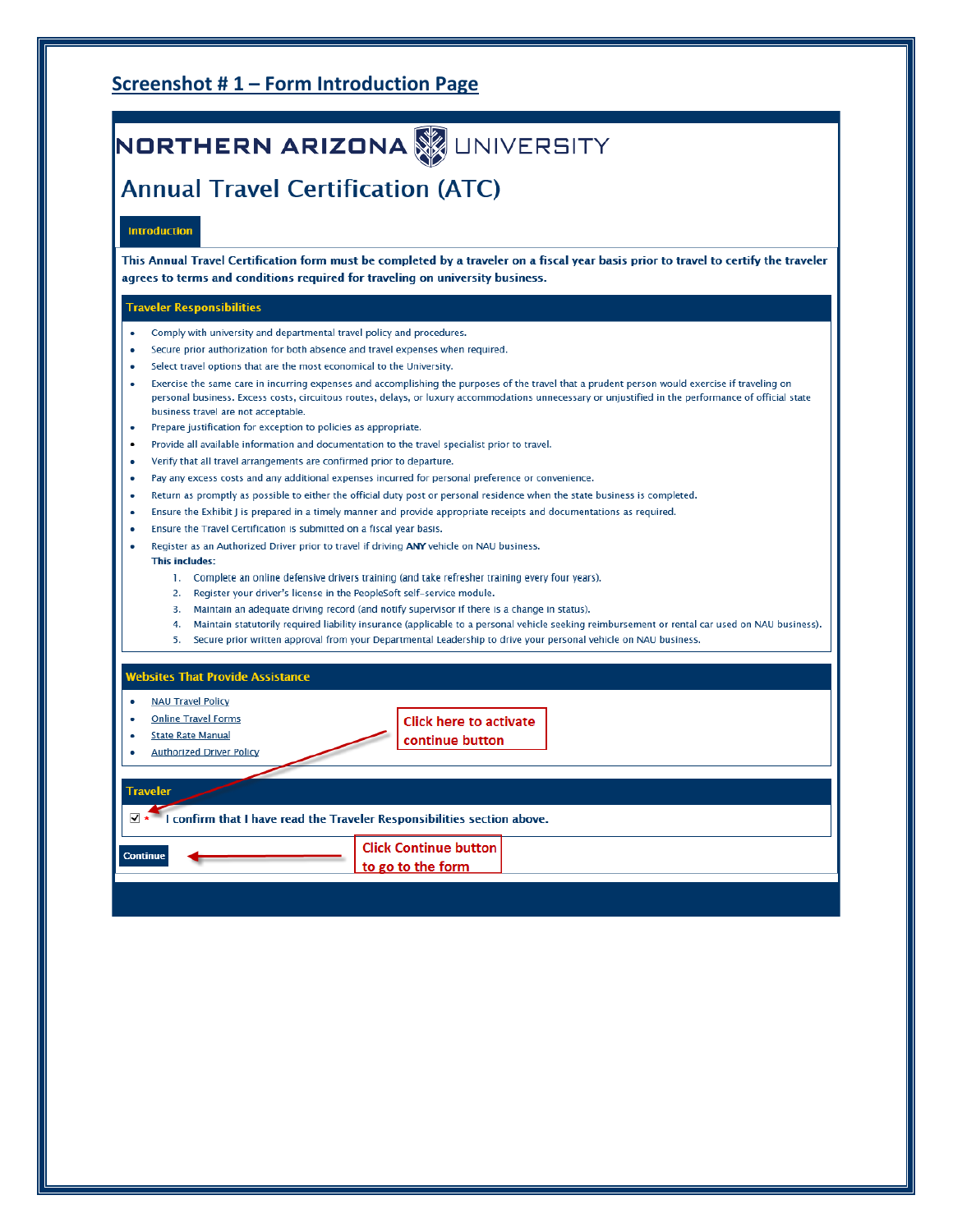|                                                                                                        | NORTHERN ARIZONA <b>W</b> UNIVERSITY                                          |                                                                |                                                                                                                                                                                                                                                                                                                                                                                                                                                     |                                                                                                                                                                                                                                                                                                                                                                                                                                                                                                                                                                                                                                   |
|--------------------------------------------------------------------------------------------------------|-------------------------------------------------------------------------------|----------------------------------------------------------------|-----------------------------------------------------------------------------------------------------------------------------------------------------------------------------------------------------------------------------------------------------------------------------------------------------------------------------------------------------------------------------------------------------------------------------------------------------|-----------------------------------------------------------------------------------------------------------------------------------------------------------------------------------------------------------------------------------------------------------------------------------------------------------------------------------------------------------------------------------------------------------------------------------------------------------------------------------------------------------------------------------------------------------------------------------------------------------------------------------|
|                                                                                                        | <b>Annual Travel Certification (ATC)</b>                                      |                                                                |                                                                                                                                                                                                                                                                                                                                                                                                                                                     |                                                                                                                                                                                                                                                                                                                                                                                                                                                                                                                                                                                                                                   |
| <b>Introduction</b>                                                                                    | <b>Annual Travel Certification</b>                                            |                                                                |                                                                                                                                                                                                                                                                                                                                                                                                                                                     |                                                                                                                                                                                                                                                                                                                                                                                                                                                                                                                                                                                                                                   |
|                                                                                                        | Between 6/1/2018 - 6/30/2018, please select 2018 or 2019 for the Fiscal Year. |                                                                | This certification shall be completed on a fiscal year basis prior to traveling on university business.                                                                                                                                                                                                                                                                                                                                             |                                                                                                                                                                                                                                                                                                                                                                                                                                                                                                                                                                                                                                   |
| Fiscal Year*                                                                                           | <b>July through May - Infers to Current Fiscal Year</b>                       |                                                                |                                                                                                                                                                                                                                                                                                                                                                                                                                                     |                                                                                                                                                                                                                                                                                                                                                                                                                                                                                                                                                                                                                                   |
| 2018<br><b>Show Help</b>                                                                               |                                                                               |                                                                | June - User can select Current or Following Fiscal Year                                                                                                                                                                                                                                                                                                                                                                                             |                                                                                                                                                                                                                                                                                                                                                                                                                                                                                                                                                                                                                                   |
| <b>Traveler Information</b>                                                                            |                                                                               |                                                                |                                                                                                                                                                                                                                                                                                                                                                                                                                                     |                                                                                                                                                                                                                                                                                                                                                                                                                                                                                                                                                                                                                                   |
| <b>Empl Name</b><br>John Doe                                                                           | Empl ID<br>1234567                                                            | <b>HR Department Name</b><br><b>This Department</b>            |                                                                                                                                                                                                                                                                                                                                                                                                                                                     | <b>Inferred by System</b>                                                                                                                                                                                                                                                                                                                                                                                                                                                                                                                                                                                                         |
| <b>Traveler's Supervisor</b>                                                                           |                                                                               |                                                                |                                                                                                                                                                                                                                                                                                                                                                                                                                                     |                                                                                                                                                                                                                                                                                                                                                                                                                                                                                                                                                                                                                                   |
|                                                                                                        |                                                                               |                                                                | Enter the Supervisor's full Last Name followed by a "," and a full First Name or a partial first name which will give a lookup to select the desired name.                                                                                                                                                                                                                                                                                          |                                                                                                                                                                                                                                                                                                                                                                                                                                                                                                                                                                                                                                   |
| <b>Supervisor Name</b><br>Jane Doe                                                                     | <b>Supervisor Empl ID</b><br>7654321                                          | <b>Supervisor HR Department Name</b><br><b>This Department</b> |                                                                                                                                                                                                                                                                                                                                                                                                                                                     | <b>Inferred by System but</b><br>editable in some cases                                                                                                                                                                                                                                                                                                                                                                                                                                                                                                                                                                           |
|                                                                                                        | within five (5) working days of returning from travel status.                 |                                                                | As a traveler of Northern Arizona University, I agree to the following terms and conditions required for university business travel.<br>All travel shall be properly approved according to university travel and authorized driver policy and procedures prior to incurring travel expenses.<br>In order to receive reimbursement of travel expenses, all required travel documentation shall be submitted to the appropriate travel representative | I understand that excess travel advances are due within 30 days of trip return date. If I fail to settle my account in full within 60 days of returning from<br>travel status, I authorize Northern Arizona University to deduct the balance against my wages (A.R.S. §35-192.02B and CMP 420-01: Faculty and Staff                                                                                                                                                                                                                                                                                                               |
|                                                                                                        |                                                                               |                                                                |                                                                                                                                                                                                                                                                                                                                                                                                                                                     | Reimbursements - Accountable Plan Rules). I shall be notified in advance of any action taken against my wages. In addition, if unpaid balances due the<br>university are outstanding at the time of my termination of employment, I authorize the university to deduct such balances from my final paycheck. If<br>final wages are insufficient to cover my travel expenses and it becomes necessary to pursue collection of this debt through Student and Departmental<br>Account Services, you shall be authorized to charge 18% interest (1.5% per month) on the unpaid balance and, if necessary, reasonable collection costs |
|                                                                                                        | and/or attorney fees until my account is paid in full.                        |                                                                |                                                                                                                                                                                                                                                                                                                                                                                                                                                     |                                                                                                                                                                                                                                                                                                                                                                                                                                                                                                                                                                                                                                   |
| Traveler Agreement<br>ъ.<br>2.<br>з.<br><b>Authorized Driver</b><br>Please check one of the following: |                                                                               |                                                                |                                                                                                                                                                                                                                                                                                                                                                                                                                                     |                                                                                                                                                                                                                                                                                                                                                                                                                                                                                                                                                                                                                                   |
|                                                                                                        | Yes, I am registered as an Authorized Driver.                                 |                                                                | User must select either<br>Yes or No<br>registered my driver's license in PeopleSoft. Teertify that I shall maintain a valid Arizona driver's license (A.R.S. § 28-3151). I understand that I<br>must notify my supervisor if and when these conditions fail to exist, and I am requested to travel on university business.                                                                                                                         | If driving a vehicle on NAU business, I certify I am will buy registered Authorized Driver and have completed the on-line defensive driver training and                                                                                                                                                                                                                                                                                                                                                                                                                                                                           |
| $\nabla \cdot$                                                                                         | volucle and requesting reimbursement.                                         |                                                                | I have minimum liability insurance coverage as required by the State of Arizona (A.R.S. § 28-4131), if using my personal or any other                                                                                                                                                                                                                                                                                                               |                                                                                                                                                                                                                                                                                                                                                                                                                                                                                                                                                                                                                                   |
| П<br>personal vehicle insurance.                                                                       | No, I choose not to register as an Authorized Driver.                         |                                                                | I understand that I may not (1) drive any university vehicles, (2) receive mileage reimbursement for my personal or any other vehicle used on<br>as for all other damages and injuries that I cause that may occur in the event of an accident and that the state/university will not supplement my                                                                                                                                                 | university business, (3) rent a vehicle to be used on university business. I understand that I am personally liable for the vehicle I am driving as well                                                                                                                                                                                                                                                                                                                                                                                                                                                                          |
|                                                                                                        |                                                                               |                                                                |                                                                                                                                                                                                                                                                                                                                                                                                                                                     |                                                                                                                                                                                                                                                                                                                                                                                                                                                                                                                                                                                                                                   |
| <b>Traveler Certification</b><br>$\sqrt{*}$                                                            |                                                                               |                                                                | I have read the information above, agree to abide by all University and departmental travel policies and procedures.                                                                                                                                                                                                                                                                                                                                |                                                                                                                                                                                                                                                                                                                                                                                                                                                                                                                                                                                                                                   |